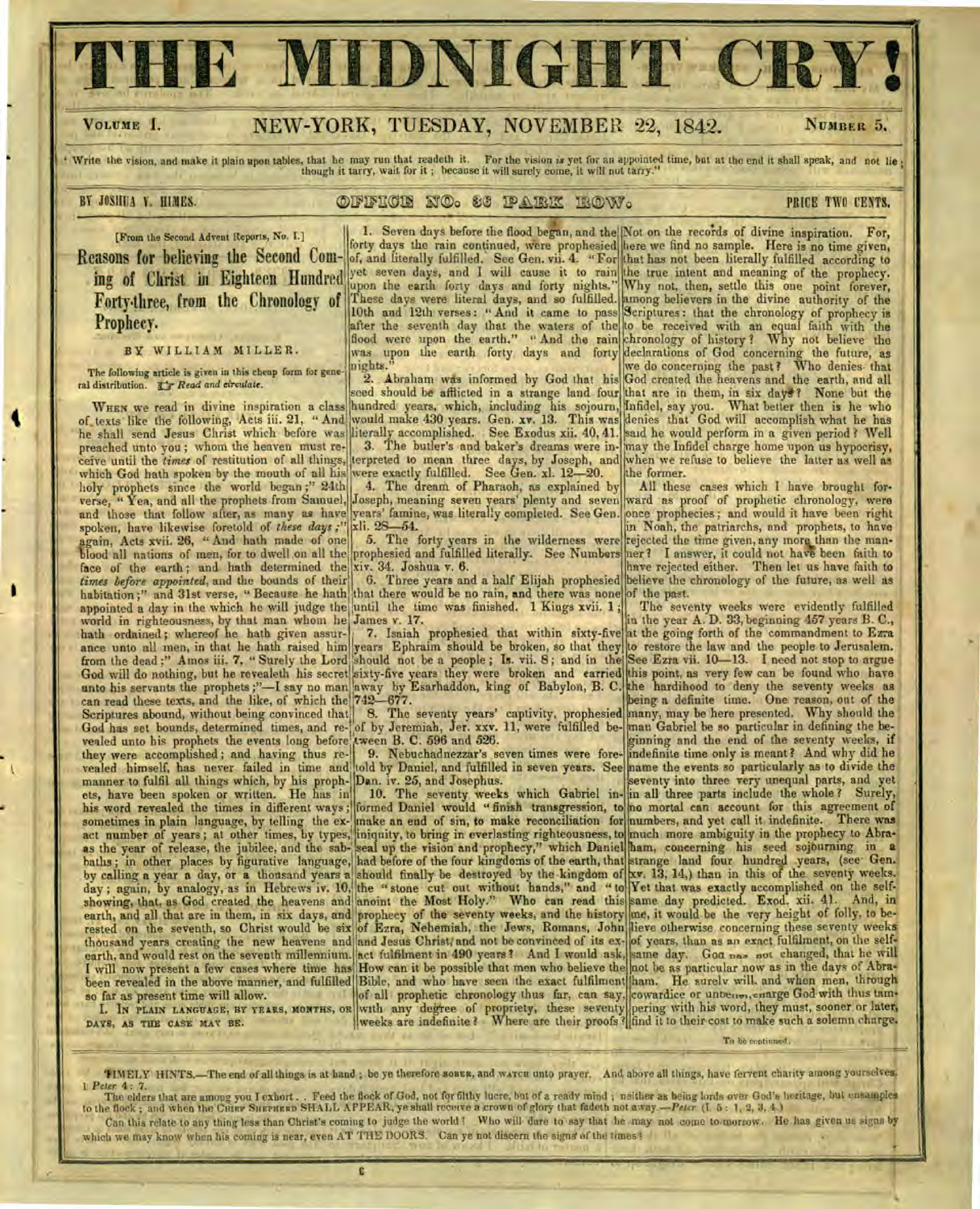### **SYNOPSIS OF MR. MILLER'S VIEWS.**

My **DEAR BROTHER,—You** have requested a synopsis of my views of the christian faith.— The following sketch will give you some idea of the religious opinions I have formed by a careful study of the word of God.

I believe all men, coming to years of discretion,do and will disobey God, and this is, in some measure, owing to corrupted nature by the sin of our parents. I believe God will not condemn us for any pollution in our fathers, but the soul that sinneth shall die. All pollution of which we may be partakers from the sins of our ancestors, in which we could have no agency, can and will be washed away in the blood and sacrifice of Jesus Christ, without our agency. But all sins committed by us as rational, intelligent agents, can only be cleansed by the blood of Jesus Christ, through our repentance and faith. I believe in the salvation of all men who receive the grace of God by repentance and faith in the mediation of Jesus Christ. I believe in the condemnation of all men who reject the gospel and mediation of Christ, and thereby lose the efficacy. of the blood and righteousness of our Redeemer, as proffered to us in the gospel. I believe in practical godline,s as commanded us in the Scriptures, (which are the only rule of faith and practice,) and that they only will be entitled to heaven and future blessedness, who obey and keep the commandments of God as given us in the Bible, which is the word of God. 1 believe in God, the Father of our Lord Jesus Christ, who is a Spirit, omnipresent, omniscient, having all power, creator, preserver, and self-existent. As being holy, just and beneficent, I believe in Jesus Christ, the Son of God, having a body in fashion and form like man, divine in his nature, human in his person, godlike in his character and pow. er. Ile is a Savior for sinners, a Christ to God, a mediator between God and man, and Ring of Zion. He will be all to his people, God with us forever. The spirit of the Most High is in him, the power of the Most High is given him, the people of the Most High are purchased by him, the glory of the Most High shall be with him, and the kingdom of the Most High is his on earth.

I believe the Rible is the revealed will of God, and all therein is necessary to be understood by Christians in the several ages and circumstances to which they my refer ;—for instance, what may be understood to-day might not have been necessary to have been understood 1000 years ago. For its object is to reveal things new and old, that the man of God may be thoroughly furnished for, and perfected in, every good word and work, for the age in which he lives. I believe it is revealed in the best possible manner for all people in every age and under every circumstance to understand, and that it is to be understood as literal as it can be and make good sense ;—and that in every case where the language is figurative, we must let the Bible explain its own figures. We are in no case allowed to speculate on the Scriptures, and suppose things which are not clearly expressed, nor reject things which are plainly taught. I believe all of the prophecies are revealed to try our faith, and to give us hope, without which we could have no reasonable hope. I believe the Scriptures do reveal unto us, in plain language, that Jesus Christ will appear again on this earth, that he will come in the glory of God, in the clouds of heaven, with all his saints and angels ; that he will raise the dead bodies of all his saints who have slept, change the bodies of all that are alive on the earth that are his, and both these living and raised saints will be caught up to contradict any view given in the above sketch. converted, and the number of sincere seekers is multi-

meet the L<sub>'Id</sub> in the air. Then the saints | Man's theories may oppose. The ancients bewill be judged and presented to the Father, without spot or wrinkle. Then the gospel kingdom will be given up to God the Father. Then will the Father give the bride to the Son Jesus Christ ; and when the marriage takes place, the church will become the " New Jerusalem," the " beloved city." And while this is being done in the air, the earth will be cleansed by fire, the elements will melt with fervent heat, the works of man will be destroyed, the bodies of the wicked will be burned to ashes, the devil and all evil spirits, with the souls and spirits of those who have rejected the gospel, will be banished from the earth, shut up in the pit or place prepared for the devil and his angels, and will not be permitted to visit the earth untill 1000 years. This is the first resurrection, and first judgment. Then Christ and his people will come down from the heavens, or middle air, and live with his saints on the new earth in a new heaven, or dispensation, forever, even forever and ever. This will be the restitution of the right owners to the earth.

**IIMPr VCR Mir** 

Then will the promise of God, to his Son, be accomplished : " I will give him the heathen for his inheritance, and the uttermost parts of the earth for bis possession." Then "the whole earth shall be full of his glory." And then will the holy people take possession of their joint heirship with Christ, and his promise be verified, " the meek shall inherit the earth," arid the kingdom of God will have come, and " his will done in earth as in heaven." After 1000 years shall have passed away, the saints will all be gathered and encamped in the beloved city. The sea, death and hell will give up their dead, which will rise up on the breadth of the earth, out of the city, a great company like the sands on the sea-shore. The devil will<br>be let loose, to go out and deceive this wicked in the battle around the camp of the saints. But there is no battle ; the devil has deceived them. The saints will judge them, the justice of God will drive them from the earth into the lake of saints, the beloved city; he will gather them fire and brimstone, where they will be tormented day and night, forever and ever. " This is facts without a single note of sympathy, or sound of com-<br>the second death." After the second resure misseration. the second death." After the second resurrection, second judgment, the righteous will then possess the earth forever.

I understand that the judgment day will be a thousand years long. The righteous are raised and judged in the commencement of that day, the wicked in the end of that day. I believe that the saints will be raised up and judged<br>about the year 1843; according to Moses' prophecy, Lev. xxvi. Ezek. xxxix. Daniel ii., with the extravagance and dissipation of those wii., viii—xii. Hos. v. e-3. Rev. the whole who are of pleasures, more than lovers of God." vii., viii-xii. Hos. v. e-3. Rev. the whole book ; and many other prophets have spoken of these things. Time will soon tell if I am right, **EDITORIAL CORRESPONDENCE.**  and soon he that is righteous will be righteous New HAVEN, Nov. 21, 1842.<br>
still, and he that is filthy will be filthy still. 1 Bro. Southard, Bro. Miller commenced his lectures in still, and he that is filthy will be filthy still. <sup>1</sup> do most solemnly entreat mankind to make

come. I believe it will come; but if it should The clergy in general stand aloof. The Rev. Mr. Law, come. Yet I must pray, " Come, Lord Jesus, come quickly.'

This is a synopsis of my views. I give as it

lieved in a temporal and personal reign of Christ on earth. The moderns believe in a temporal, spiritual reign as a millennium. Both views are wrong—both are too gross and carnal. I believe in a glorious, immortal and personal reign of Jesus Christ with all his people in the purified earth forever. I believe the millennium is between the two resurrections and two judgments: the righteous and the wicked, the just and the unjust. I hope the dear friends of Christ will lay by all prejudic *e,*  and look at and examine these three views by the only rule and standard, the **BIBLE.** 

# **Vail MORIN III**

TUESDAY, NOVEMBER 22, 1842.

#### Lectures, Afternoon **and** Evening.

Brother Litch lectures every afternoon, at 3 o'clock, and every evening at 7 o'clock, at the corner of Catharine and Madison streets. On Wednesday evening he will speak on the return of the Jews.

### **THE BIBLE CHART.**

"In the LAST DAYS, perilous times shall come, for men shall be lovers of their own selves, covetous."

If this were not a striking characteristic of the present age, how could multitudes in Europe pamper themselves in luxury, while EIGHTEEN MILLIONS of the people are absolute beggars, and three or four times that number are in want of what we consider the common comforts of life I Could the British House of Lords have remained unmoved when Lord Brougham made the following startling statement ? " Thousands of persons were without food for DAYS, he could not say that it was for *one* day alone,without a morsel of food. In some cases the poor were unable to leave their beds. They thus starved for pays; because, as it was said, while lying down, the pangs of hunger were more easily host. He will tell them of a battle against the endured. They were living on things that ought not to saints, the beloved city; he will esther them be eaten by men, and literally envied the husks to the swine, which they could not eat."

The correspondent of the Journal of Commerce says, the House of Lords, (who had perhaps just surfeited themselves on the luxuries of the four quarters of the globe.) received the declaration of such heart-rending

If the landholders, (who control the parliament,) were not extremely covetous, could they insist that the overflowing harvest of our great west should be shut out from their starving poor!

That covetousness is characteristic of the present age in this country, is too evident to need proof. Look at the suffering in our great cities and villages, Think of the accumulated horrors of slavery, and contrast these with the extravagance and dissipation of those who are

do most solemnly entreat mankind to make this place in the Methodist E. Church, on Saturday eve-<br>their peace with God, be ready for these things. aing last. The andience was large and attentive. Altheir peace with God, be ready for these things. ning last. The audience was large and attentive. Al-<br>"The end of all things is at hand." I do ask though the church was large, it was crowded yesterday, "The end of all things is at hand." I do ask though the church was large, it was crowded yesterday,<br>my brethren in the gospel ministry to consider and in the evening many went away for want of room. and in the evening many went away for want of room. well what they say before they oppose these To-day (Monday) our Bible class and lectures have been things. Say not in your hearts, "my Lord de- well attended, and the interest on the subject of the layeth his coming." Let all do as they would Messiah coming next year, is very great. All classes of wish they had if it does come, and none will people are talking about the matter, and many are dissay they have not done layeth his coming." Let all do as they would Messiah coming next year, is very great. All classes of wish they had if it does come, and none will people are talking about the matter, and many are dissay they have not done

not come, then I will wait and look until it does in whose church we met, has received us with much a matter of faith. I know of now Scripture to The good work is already begun. Several have been kindness, and is, with his flock, candidly hearing on the subject. He is not a believer; yet he and his people cooperate with us in our eflbrts to bring souls to Christ.—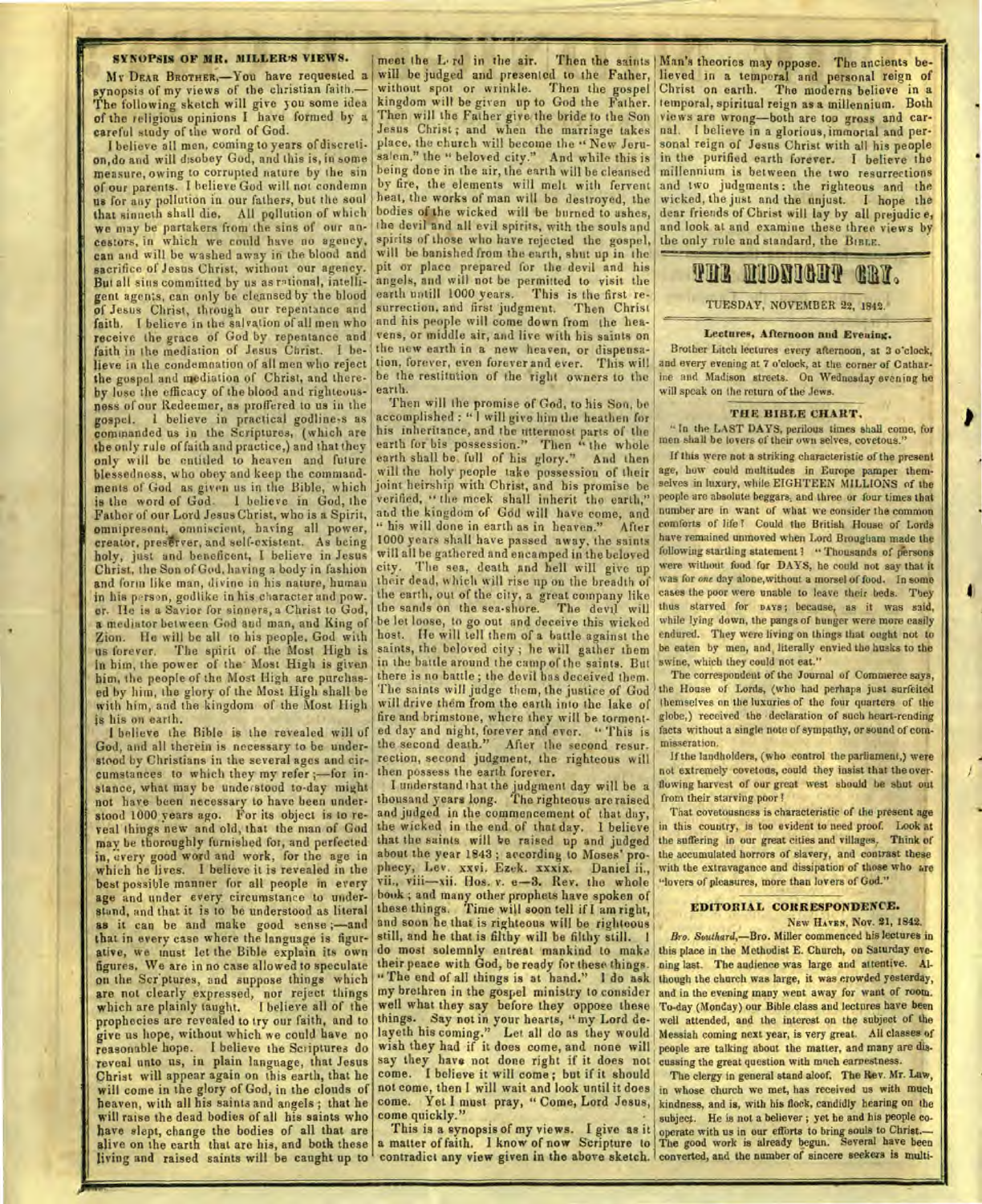and that all the churches in the enlightened city may share in the work. I need not inform you that a revival is wanted here. There is more *learning* than religion.— And though the *learned* look upon us with contempt, as *"ignorant fanatics,"* yet God may take such instrumentalities to humble, and bless them. More anon.

Yours, **JOSHUA V. HIMES.** 

#### **Mr. Miller's Brief Argument.**

**We** commence this to-day and shall finish it to-morrow. Study it carefully. It is not a single argument, but **a**  combination of prophecies, with their fulfilment, which, together with the signs of the times, have led multitudes of honest and intelligent inquirers irresistibly to the conclusion that the day which God hath appointed, " in which he will judge the world in righteousness," is now emphatically AT THE DOORS. Reader, your doubts will not defer the day. Be ye also **READY.** 

### **QUESTIONS ANSWERED.**

The questions which follow, are from the **AURORA.** We give them with the answer to each appended.

**" A FEW QUESTIONS FOR PARSON MILLER** —Before this old gentleman gets any further, we should like to have him give us and the public a little instructive information on the following topics :

" By what authority does he give ' 25 years' to Joshua, in his ' Biblical Chronology,' when there is nothing in the Bible on the subject ?"

By the authority of Josephus, as he states in his chronological table. The Bible relates the facts in the case, and Josephus gives the chronology.

" By what authority does he give 18 years' to the El-ders after Joshua, when the Bible gives none?"

By the authority of Josephus.

" By what authority dpes lie give Samuel 24 years,' when the Bible says nothing on the subject 1"

By the authority given in the chronological table on our last page.

" By what authority does he make it '617 years' from the Exodus to the building of the Temple, when it is ex-<br>pressly said, (1 Kings, vi. 1) that it was  $480$  years!<sup>1</sup>

He does not. The Aurora will please look again. He makes what he gives from the authority referred to in the table. **Jahn's** Hebrew Commonwealth shows the 480 years of 1 Kings vi. 1, to have been an error originating with some transcriber. Paul's testimony, Acts xiii. 20, allowing 450 for the Judges, shdws it to be an error. The hook of Judges, also, in the references given **in Mr.** Miller's table, as also Josephus, all prove that period to be erroneous, and Miller correct.

" By what authority does he give Cyrus '6 years,' when the ancient historians all give him ' 9 years?'

Rollin is the authoriiy—he reckons from the kingly authority of Cyrus, two years after the fall of Babylon.

" By what authority does he give Cambyses '7 years,' when the ancient historians gave him '8 years?'"

On the authority of Rollin.

" By what authority does he give Xerxes 13 years,' when every ancient historian of authority give him years "

By authority of Rollin. These last three questions reate to periods not fixed by the Bible. In the space between the Old and New Testaments, we adopt the common chronology. Why sneer at that <sup>7</sup> It is proved to **be** *correct in the total* by the fulfilment of the 70 weeks, or 490 years. See Clue to the Time, in our paper, No. 3.

" By what authority does he date the going forth of the command to build Jerusalem' from a letter of Artaxerxes, (Ezra vii. 12-28) which does not contain a syllable on the subject ?"

On the authority of Ezra, Prideaux, Adam Clarke, Ferguson the Astronomer, and a host of others.

" By what authority does he determine the '2300 days,' Dan. viii. 14, to be the true reading, when some copies of the Bible read  $42200$  days,' and others  $2400$ !'"

By the fact that no Hebrew copies of the Bible can be found which have 2200 days. And if that were the true reading, it would have ended a hundred years ago ; which it did not.

The 2400 is found in no Hebrew copy. The error in the Septuagint occurred in transcribing, as the following remarks from Begg's Connected View, p. iii., will show :

plying. My prayer is, that the good work may spread, | the condemnation of the wicked, that God has given | rious resurrection. Reader, are you ready to join their such clear and determinate intimation of the 'things that' are to come hereafter ;' and any attempt to throw unne-<br>cessary doubt upon the certainty of the ' times' revealed,<br>calls for severe reprehension. To this charge there is reason to fear the Examinator of Mr. Irving's Opinions, in the Edinburgh Christian Instructor for 1828, (p. 476,) has exposed himself, when, in order to strengthen his argument for the impossibility of determining the commencement of 'the mighty year of God's glory,' lie fixes upon a misprint of one of the dates in our version of the Septuagint translation of the Old Testament. 'In regard to the long period of Daniel,' there is, in reality, no reason for its being 'disputed, whether we should read with Hebrew, 2300, or with the Septuagint, 2400 years. Although all our *common* editions of the Septuagint have this typographical error, being printed from an edition into which it had crept, yet the manuscript in the Vatican, from which that very edition was printed, has 2300, and not 2400. And of all the principal *standard* editions of the Septuagint, that alone from which ours are taken has this error. Let not, then, the carelessness of men be charged upon the Most High, nor the errors of copyists on the Spirit of Inspiration. For a full statement on this subject, see  $\cdot$  The Scheme of Prophetic Arrangement of the Rev. Edward Irving and Mr. Frere critically examined by William Cunningham, Esq. of Lainshaw.' "

" By what authority does he make  $+2300$  morning and evening sacrifices' mean  $+2300$  years  $1''$ ."

By authority that there is no such thing as sacrifice in the text—but simply 2300 evening-morning, the Hebrew notation for a day.

#### **POPERY.—One Question Settled.**

We intend, soon, to speak at length respecting this " abomination of desolation," which has fulfilled so many predictions, in Daniel, Thessalonians, and Revelations. In Daniel 7 : 26, it is said, " They shall take away his DOMINION, to consume and destroy it, unto the end." This is the event, or rather chain of events, which closes the prediction in the 25th verse, " He shall speak great words against the MOST HIGH, and shall wear out the saints of the Most High, and think to change times and laws, and they shall be given into his hand, until a time and times and the dividing of time." That this expression means 1260 prophetic days is demonstrated by Rev. 12 : 6, 14, and it is admitted by the host of expositors, including Dr. Brownlee, to mean 1260 years. Has this period terminated ? Has the DOMINION been taken away, to be consumed and destroyed unto the end 1 We say YES, and think the reader will say so too, after considering a few facts.

The pope has possessed power over kings to "compel" them to " destroy ALL *heretics* marked by the church, out of the lands of their jurisdiction," and if they refused to " purge their land from this heretical filthiness" they were excommunicated and deposed from their thrones. More than twenty sovereigns have been thus deposed, within the last 1300 years. Has the Pope any such power now I Look at the following anecdote from the Liverpool Albion :

A Quaker, who had been shocked at the desecration of the Sabbath in France, mentioned the subject to " His Holiness." The Pope assured the Quaker that he was not ignorant of the open violation of the Sabbath in France, and was extremely anxious that it should, as it ought to be, kept holy. The time was when the person occupying the chair of St. Peter could *directly* interfere in the affairs of foreign States, and when Emperors, Kings, and Princes attended to the behests of the Vatican ; but the times had changed ; he *could not now exercise* ANY TEMPORAL AUTHORITY beyond the limits of the Papal States.

But we do not rely wholly on current reports, however authentic. In his encyclical letter of September, 1840, the Pope says to his cardinals and bishops : " Are we not *complied* to see the most crafty ENEMIES **OF** THE TRUTH ranging, far and wide, with impunity ? \* Hence it is easy to conceive the state of *anguish* into which our soul is plunged, day and night."

Is not his dominion gone I Yes. Let those who say it is to continue till 1866 or 2016, show how it can yet be taken away. We say, therefore, that the 1260 years have terminated, and will show, in a future paper, that "It is in mercy to his people, although it will add to Daniel, and all the saints with him, will have their glo- Usher, (the great standard inChronology) to theBible. He

company ?

#### **PROPHECY IN THE <b>"SUN."**

As a specimen of the testimony which our daily papers bear to the " perilous times," " perplexity," " distress of nations," and " fearful looking after those things that shall come on the earth," we cepy the following from the New York Sun of last Saturday :

" **CONDITION ANT) FATE OF ENGLAND,' —** There is a nation whose banner is unfurled in every sunbeam that flashes from the heavens ; whose vessels whiten every sea ; whose gigantic step has pressed the sands of every ocean ; whose cannon look into every port,' and whose name strikes terror to the hearts of one hundred and fifty millions of people. This nation exists on au is-land not larger than New York ; but there she has concentrated all that is fearful in war or beautiful in peace all that is splendid in art or magnificent in intellect, and before her *dictu* bows down the world of mind with a servility as soul-crushing and absolute as ever degraded an oritiental devotee before the sacrificial altar. This nation has thrown her colossal shadow from the burning plains of India to the forests of Nova Scotia ; Asia, Africa, Europe and America have trembled beneath her tread, and her thunders have shook the world. Her regular income would build cities ; her navy. if placed four miles apart, would stretch from Liverpool to New York ; the price paid for her noblemen's luxuries would relieve the hunger of two millions of people, and the salary received by her clergy would, in a few years, put the Bible into the hands of every being alive.

" Such is her power ! How has she gained it ? Let the millions speak who are crying for bread in her dominions ! Let. the thousands upon thousands answer, whose wealth has been subsidized—whose children have been enslaved, and whose governments have been subverted to swell a power already unwieldly from gluttony, hoary from age, and bloody with crime.

"Thus sits that nation ; her nobles protected by a system of oppression which time has erected, and her throne guarded by swords, whose concentrated flashes would throw a dimness on noonday. Already has the red-cross

# " braved a thousand years The battle and the breeze."

and the Queen, and the nobles. and the capitalists, and the clergy, and the army, suppose the reign of this nation<br>to be eternal. Are they correct ! If so, crime and lust<br>and despotism are the deities of this world, and we might as well bow at once before their disgusting altars, and shout weans in their blood-stained temples.

" Can England exist ? Can her power much longer cause the earth to tremble ? Can her nobles still grind down the foreheads of the people I Can the clergy still use the shield of christianity for the perpetration of enormities which would make a pagan blush '! Can this horrible wailing—these seas of blood—these sights of horror—these writhings of the giant of humanity—these sins, over which seraphs weep and demons exult—can all this still blacken and disgrace the universe ? then may we no longer look into the pages of history for instruction. The whole order-of human affairs is reversed and a new command has been promulgated from the great Law-Giver,<br>"But it is not so ! Individual and national crime"

must still be punished, and that speedily. England has entered and passed her perihelion—the ship is approach-ing the breakers. Her national debt presses upon her her dominions must fall to pieces from their extent and weight—she has not built the moral arch according to the eternal laws of moral architecture. Her masses are rising—her church is tottering—her throne cannot stand<br>without its ancient supporters. Let any one look at the statistics of the empire and he will be convinced of these<br>facts.

" In speaking of the uprising of the masses, Mr. Lester has well well quoted Wallace's lines--

en quincul wanace sumes --<br>" A stern deep voice somes rushing down.<br>Like the voice of God, with 'a wo to the crown!" "

" The fate of the British Empire is sealed. God **will**  not permit her much longer to exist, a living blasphemy on his name."

We believe these predictions will speedily be verified, though in a way far different from that contemplated by the popularity-seeking editor of the Sun. " Is Saul also among the prophets 1"

#### **BIBLE CHRONOLOGY.—(See last Page.)**

they ended in 1798, and that 45 years from that time, ter over, and at length resolved to appeal from Archbishop Two things are generally impressed on the public mind : first, that the world is but 5,846 years old ; and, second, that it must continue about 6,000 years, in its present **state.** When this subject was suggested to Mr. Miller, in 1840, he felt that it was an argument against his view of the prophetic periods. He thought the mat